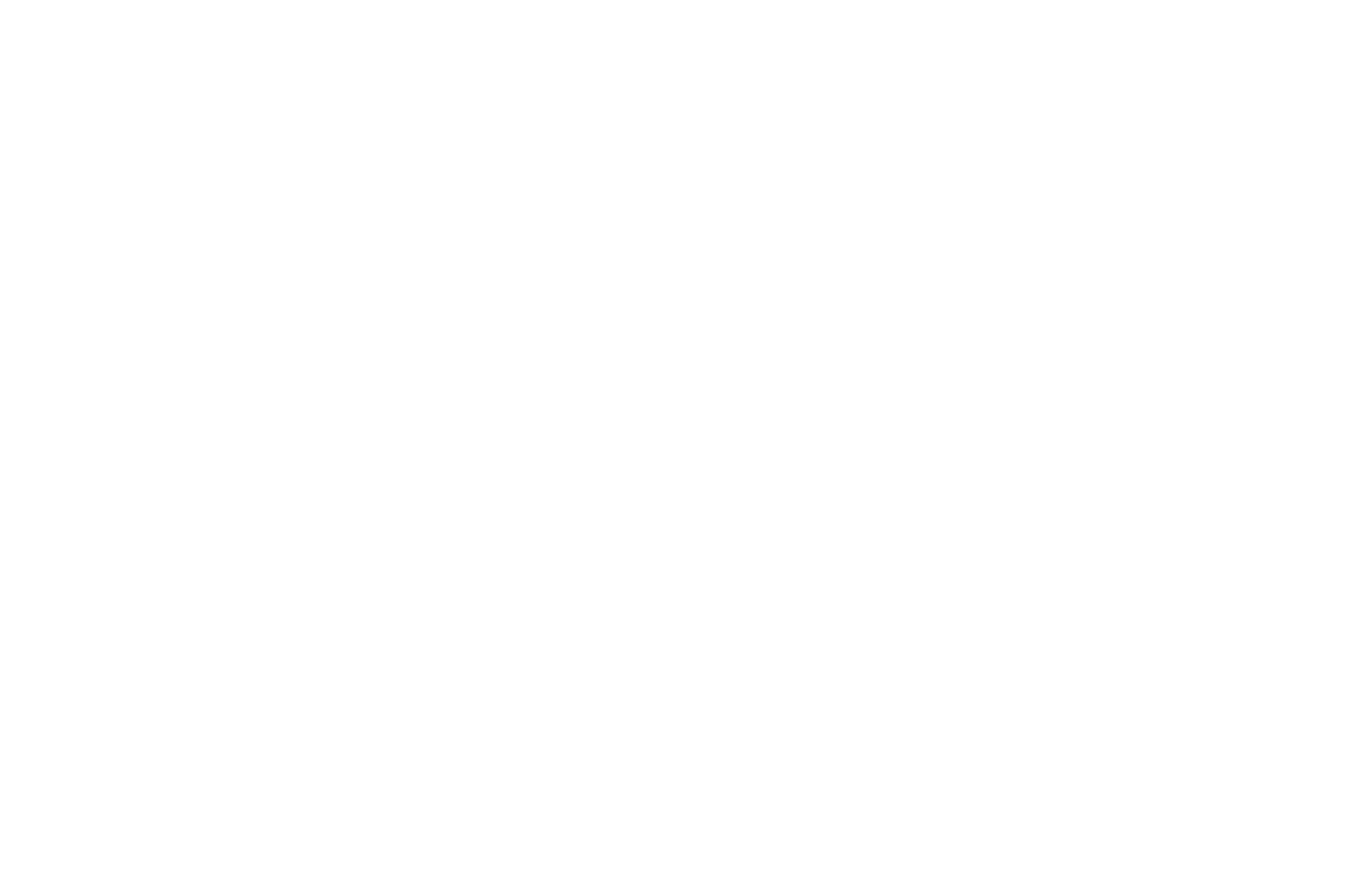| Grupp         | Stephan            | Invited Speaker/Faculty<br>Poster/Oral Presenter                                                          | Yes | Jazz                         |                  | X              |  |             |   |                                            | discussing unapproved<br>agents                                                                                                               |
|---------------|--------------------|-----------------------------------------------------------------------------------------------------------|-----|------------------------------|------------------|----------------|--|-------------|---|--------------------------------------------|-----------------------------------------------------------------------------------------------------------------------------------------------|
| Gupta         | Kirti              | Invited Speaker/Faculty                                                                                   | No  |                              |                  |                |  |             |   |                                            |                                                                                                                                               |
| Hahn Sullivan | Courtney           | <b>Poster/Oral Presenter</b>                                                                              | No  |                              |                  |                |  |             |   |                                            |                                                                                                                                               |
| Hoffman       | Ruth               | Session Moderator/Chair/Coordinator<br>Poster/Oral Presenter                                              | Yes | Actelion                     |                  |                |  |             |   | In negotiations<br>licensing of<br>product |                                                                                                                                               |
| Hunger        | Stephen P.         | Scientific/Education Planning Committee<br>Invited Speaker/Faculty<br>Session Moderator/Chair/Coordinator | Yes | Amgen                        |                  |                |  |             | X | Common stock                               | the use of most drugs<br>for ALL is off label. I<br>will also talk about off<br>label use of tyrosine<br>kinase inhibitors in Ph-<br>like ALL |
|               |                    |                                                                                                           |     | Merck                        |                  |                |  |             | X | Common stock                               | the use of most drugs<br>for ALL is off label. I<br>will also talk about off<br>label use of tyrosine<br>kinase inhibitors in Ph-<br>like ALL |
|               |                    |                                                                                                           |     | Pfizer                       |                  |                |  |             | X | Common stock                               | the use of most drugs<br>for ALL is off label. I<br>will also talk about off<br>label use of tyrosine<br>kinase inhibitors in Ph-<br>like ALL |
|               |                    |                                                                                                           |     | Jazz                         | $\boldsymbol{X}$ |                |  |             |   |                                            | the use of most drugs<br>for ALL is off label. I<br>will also talk about off<br>label use of tyrosine<br>kinase inhibitors in Ph-<br>like ALL |
|               |                    |                                                                                                           |     | <b>Spectrum Laboratories</b> | $\mathsf{X}$     |                |  |             |   |                                            | the use of most drugs<br>for ALL is off label. I<br>will also talk about off<br>label use of tyrosine<br>kinase inhibitors in Ph-<br>like ALL |
|               |                    |                                                                                                           |     | Sigma Pharmaceuticals        | $\mathsf{X}$     |                |  |             |   |                                            | the use of most drugs<br>for ALL is off label. I<br>will also talk about off<br>label use of tyrosine<br>kinase inhibitors in Ph-<br>like ALL |
| Jabado        | Nada               | Invited Speaker/Faculty                                                                                   | No  |                              |                  |                |  |             |   |                                            |                                                                                                                                               |
| Kaspers       | Gertjan            | Invited Speaker/Faculty<br>Session Moderator/Chair/Coordinator                                            | Yes | celgene                      |                  | $\mathsf X$    |  |             |   |                                            | gemtuzumab<br>ozogamicin and<br>liposomal daunorubicin                                                                                        |
|               |                    |                                                                                                           |     | Galen                        | $\mathsf{X}$     |                |  |             |   |                                            | gemtuzumab<br>ozogamicin and<br>liposomal daunorubicin                                                                                        |
|               |                    |                                                                                                           |     | Jazz                         | $\mathsf{X}$     | $\mathsf{X}$   |  |             |   |                                            | gemtuzumab<br>ozogamicin and<br>liposomal daunorubicin                                                                                        |
|               |                    |                                                                                                           |     | Pfizer                       |                  |                |  |             |   |                                            | gemtuzumab<br>ozogamicin and<br>liposomal daunorubicin                                                                                        |
| Kelsey        | Anna               | Invited Speaker/Faculty                                                                                   | No  |                              |                  |                |  |             |   |                                            |                                                                                                                                               |
| Kortmann      | <b>Rolf-Dieter</b> | <b>Invited Speaker/Faculty</b><br>Session Moderator/Chair/Coordinator                                     | No  |                              |                  |                |  |             |   |                                            |                                                                                                                                               |
| Laperriere    | Normand            | Invited Speaker/Faculty                                                                                   | Yes | Merck                        | $\mathsf{X}$     |                |  |             |   |                                            |                                                                                                                                               |
| Lim           | Megan              | Invited Speaker/Faculty                                                                                   | Yes | Genomenon LLC.               |                  |                |  |             |   | Co-Founder                                 |                                                                                                                                               |
| Ludick        | Adri               | Invited Speaker/Faculty                                                                                   | No  |                              |                  |                |  |             |   |                                            |                                                                                                                                               |
| MacGamwell    | Hanife             | Invited Speaker/Faculty                                                                                   | No  |                              |                  |                |  |             |   |                                            |                                                                                                                                               |
| Mahajan       | Anita              | Invited Speaker/Faculty                                                                                   | No  |                              |                  |                |  |             |   |                                            |                                                                                                                                               |
| Mattano       | Leonard            | Invited Speaker/Faculty                                                                                   | Yes | Pfizer                       |                  | $\mathsf X$    |  | $\mathsf X$ | X | $\mathsf X$                                |                                                                                                                                               |
|               |                    |                                                                                                           |     | Novartis                     |                  | $\mathsf{X}$   |  |             |   |                                            |                                                                                                                                               |
|               |                    |                                                                                                           |     | Mylan                        |                  | $\pmb{\times}$ |  |             |   |                                            |                                                                                                                                               |
| Matthay       | Kate               | Invited Speaker/Faculty<br>Session Moderator/Chair/Coordinator<br>Poster/Oral Presenter                   | No  |                              |                  |                |  |             |   |                                            | metaiodobenzylguanidi<br>ne                                                                                                                   |
| McGowan       | Mary               | Invited Speaker/Faculty<br>Session Moderator/Chair/Coordinator                                            | No  |                              |                  |                |  |             |   |                                            |                                                                                                                                               |
| Merrimann     | Anne               | Invited Speaker/Faculty                                                                                   | No  |                              |                  |                |  |             |   |                                            |                                                                                                                                               |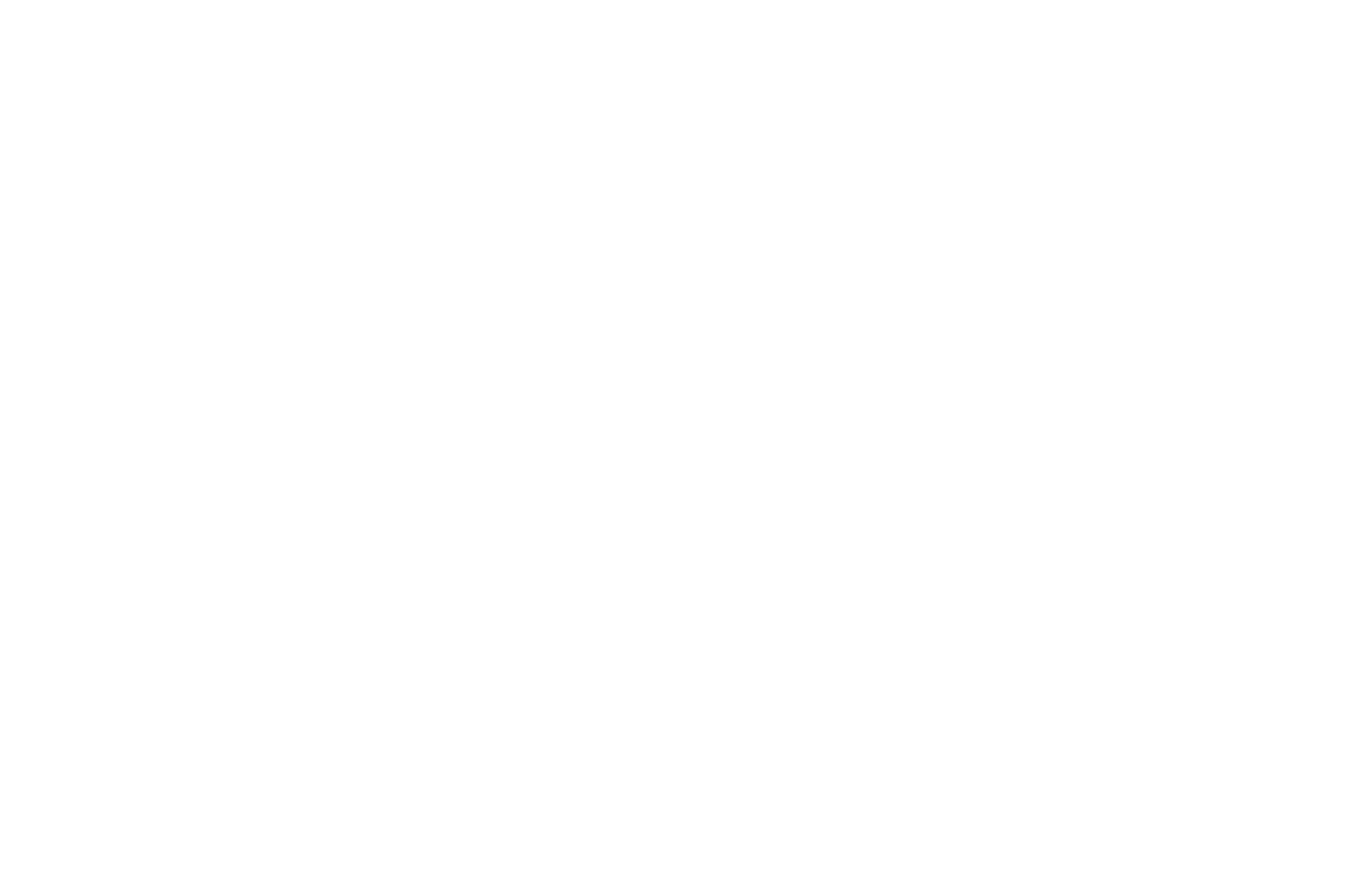| Millar                 | Alastair      | Invited Speaker/Faculty<br>Session Moderator/Chair/Coordinator                                            | No  |                             |                           |                |  |  |                            |  |
|------------------------|---------------|-----------------------------------------------------------------------------------------------------------|-----|-----------------------------|---------------------------|----------------|--|--|----------------------------|--|
| Moll                   | Annette       | Invited Speaker/Faculty                                                                                   | No  |                             |                           |                |  |  |                            |  |
| Moll                   | Annette       | Invited Speaker/Faculty<br>Session Moderator/Chair/Coordinator                                            | No  |                             |                           |                |  |  |                            |  |
| Molyneux               | Elizabeth     | Invited Speaker/Faculty<br>Session Moderator/Chair/Coordinator<br>Poster/Oral Presenter                   | No  |                             |                           |                |  |  |                            |  |
| Oldridge               | Derek         | Invited Speaker/Faculty<br>Poster/Oral Presenter                                                          | No  |                             |                           |                |  |  |                            |  |
| Oppong-Ayisi           | Joyce         | <b>Invited Speaker/Faculty</b>                                                                            | No  |                             |                           |                |  |  |                            |  |
| Orbach                 | Daniel        | Invited Speaker/Faculty<br>Session Moderator/Chair/Coordinator<br>Poster/Oral Presenter                   | Yes | Chugai                      |                           |                |  |  | Grant for hotel<br>expanse |  |
| Packer                 | Roger         | Scientific/Education Planning Committee<br>Invited Speaker/Faculty<br>Session Moderator/Chair/Coordinator | No  |                             |                           |                |  |  |                            |  |
| Paulino                | Arnold        | Invited Speaker/Faculty<br>Poster/Oral Presenter                                                          | No  |                             |                           |                |  |  |                            |  |
| Poole                  | Janet         | Scientific/Education Planning Committee<br>Invited Speaker/Faculty<br>Session Moderator/Chair/Coordinator | Yes | Novartis                    | $\boldsymbol{\mathsf{X}}$ |                |  |  |                            |  |
| Quintana               | Juan          | Invited Speaker/Faculty                                                                                   | No  |                             |                           |                |  |  |                            |  |
| Remke                  | Marc          | Invited Speaker/Faculty                                                                                   | No  |                             |                           |                |  |  |                            |  |
| Renner                 | Lorna         | Invited Speaker/Faculty<br>Session Moderator/Chair/Coordinator                                            | No  |                             |                           |                |  |  |                            |  |
| Rodeberg               | David Anthony | Poster/Oral Presenter                                                                                     | No  |                             |                           |                |  |  |                            |  |
| Sarnacki               | Sabine        | Invited Speaker/Faculty<br>Session Moderator/Chair/Coordinator<br>Poster/Oral Presenter                   | No  |                             |                           |                |  |  |                            |  |
| Schoeman               | Mardelle      | <b>Invited Speaker/Faculty</b>                                                                            | No  |                             |                           |                |  |  |                            |  |
| Schoeman               | Judy          | Invited Speaker/Faculty<br>Poster/Oral Presenter                                                          | No  |                             |                           |                |  |  |                            |  |
| Schrappe               | Martin        | Invited Speaker/Faculty                                                                                   | No  | Jazz                        |                           | $\mathsf{X}$   |  |  |                            |  |
|                        |               |                                                                                                           |     | <b>Baxter International</b> |                           | $\pmb{\times}$ |  |  |                            |  |
|                        |               |                                                                                                           |     | Novartis                    |                           | $\mathsf{X}$   |  |  |                            |  |
| Shulkin                | Barry         | Invited Speaker/Faculty                                                                                   | No  |                             |                           |                |  |  |                            |  |
| Stannard               | Clare         | Invited Speaker/Faculty<br>Session Moderator/Chair/Coordinator                                            | No  |                             |                           |                |  |  |                            |  |
| Steliarova-<br>Foucher | Eva           | Invited Speaker/Faculty<br>Session Moderator/Chair/Coordinator                                            | No  |                             |                           |                |  |  |                            |  |
| Viani                  | Karina        | <b>Invited Speaker/Faculty</b>                                                                            | No  |                             |                           |                |  |  |                            |  |
| Vora                   | Ajay          | Invited Speaker/Faculty                                                                                   | No  |                             |                           |                |  |  |                            |  |
| Wieselthaler           | Nicky         | Invited Speaker/Faculty                                                                                   | No  |                             |                           |                |  |  |                            |  |